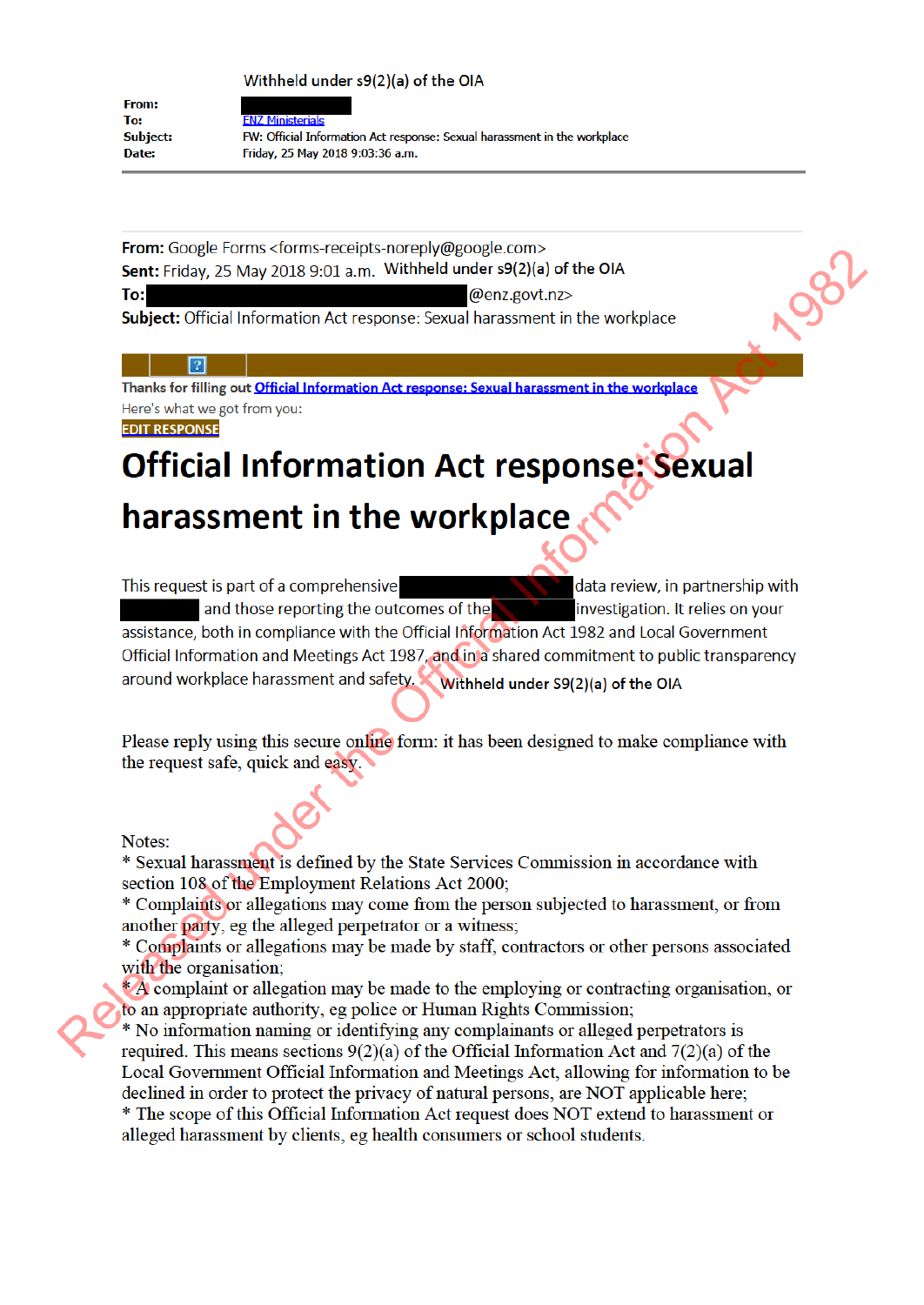## Email address \*

Withheld under s9(2)(a) of the OIA

@enz.govt.nz

### Name of organisation \*

**Education New Zealand** 

### Your name and position \*

# Please tick the box that best describes your organisation.<br>
() Government ministry / department<br>
(X) Crown - owned company / SOE<br>
() District Health Board<br>
) Iosia authority<br>
Negional council<br>
Regional council<br>
(School<br>
He

- 
- 
- 
- 
- 
- 
- 
- 
- () Other:

## How many people does your organisation employ?

# Sexual harassment complaints / allegations

This section looks at the number of separate complaints of sexual harassment. There may have been more than one complaint relating to some individual persons.

Rct 1982

How many complaints or allegations of sexual harassment did your organisation receive in 2015 (Jan-Dec)?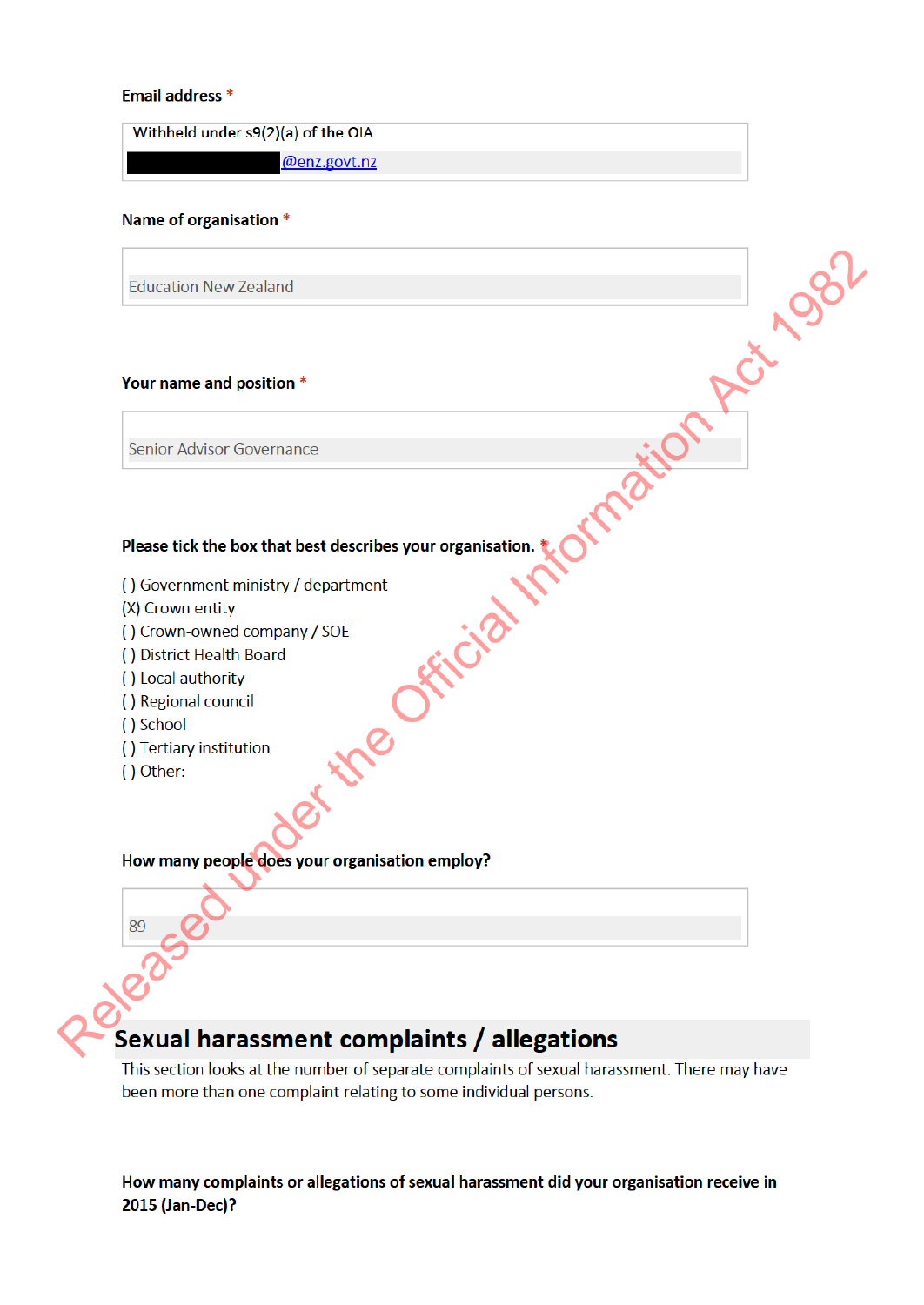**How many complaints or allegations of sexual harassment did your organisation receive in 2016 (Jan-Dec)?**

**How many complaints or allegations of sexual harassment did your organisation receive in 2017 (Jan-Dec)?**

**How many complaints or allegations of sexual harassment has your organisation received in 2018 (Jan-April)?**

**Please tick the forums in which sexual harassment complaints or allegations have been made relating to your organisation (tick as many as applicable):** 2016 (Jan-Dec)?<br>
(a)<br>
Now many complaints or allegations of sexual harassment did your organisation received in<br>
2017 (Jan-Dec)?<br>
(a)<br>
(b)<br>
Release tick the forums in which sexual harassment complaints or allegation recei

- [] Complaint made to your organisation as employer
- [] To your organisation as contracting organisation
- [] To your organisation as operator of a workplace
- [] Employment Relations Authority / Employment Court
- [ ] Human Rights Commission
- [ ] Human Rights Review Tribunal
- **[ ] MBIE Employment Mediation Service**
- **[** ] NZ Police
- [ ] Civil litigation
- [ ] Overseas authorities
- [X] None
- [] Other:

**If you have to withhold any information requested in this section of the questionnaire, please**

0

0

0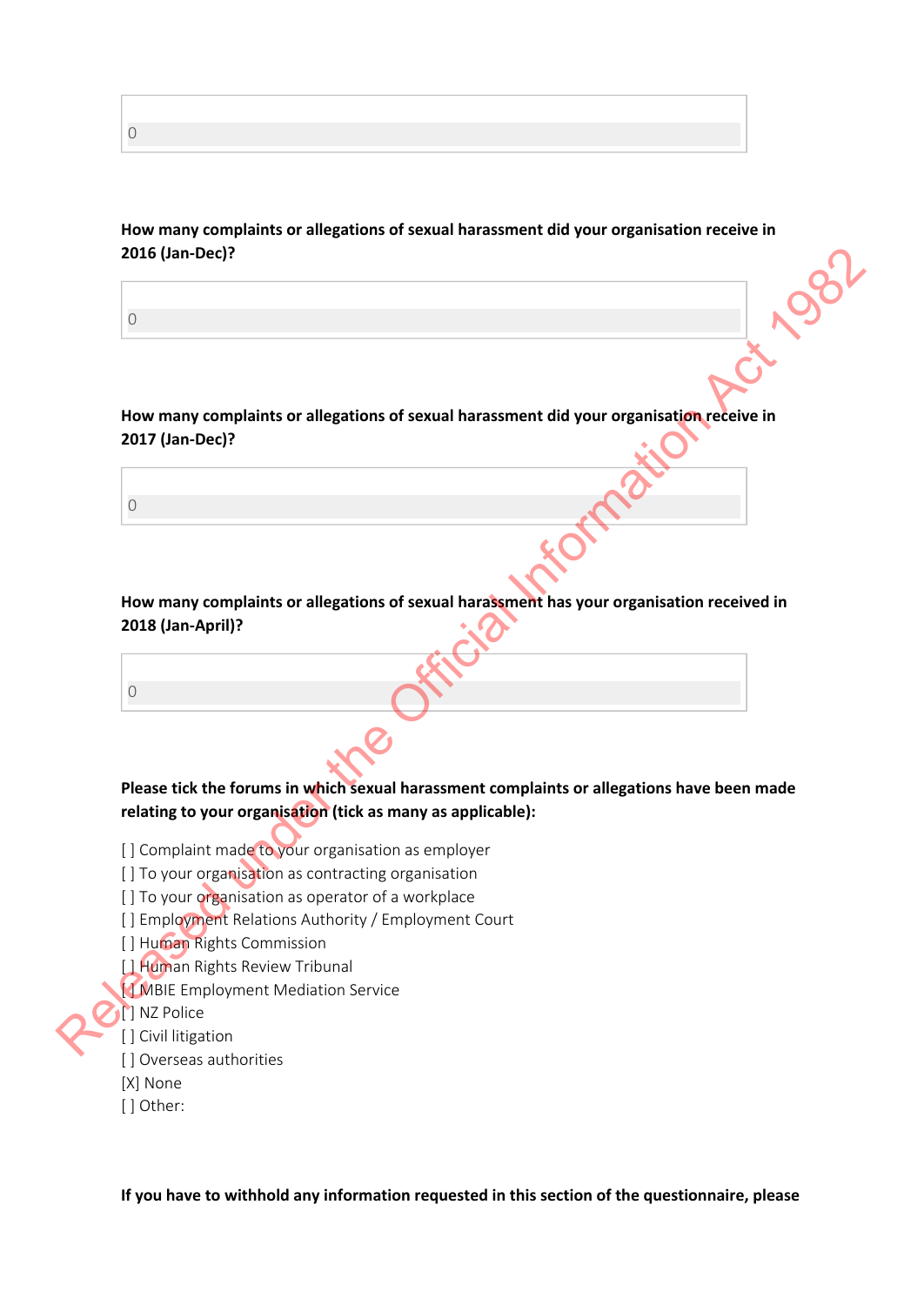**identify which statutory grounds to decline are relied upon, and why these grounds are applicable.**

# **Complainants / alleged victims / survivors**

| suffered, or allegedly suffered, more than one instance of harassment.                    |     |              |                |     |                |     |          |       |         |
|-------------------------------------------------------------------------------------------|-----|--------------|----------------|-----|----------------|-----|----------|-------|---------|
|                                                                                           |     |              |                |     |                |     |          |       |         |
|                                                                                           |     |              |                |     |                |     |          |       |         |
|                                                                                           |     |              |                |     |                |     |          |       |         |
| How many people working for your organisation, or in workplaces under your organisation's |     |              |                |     |                |     |          |       |         |
| control, have complained of being subjected to sexual harassment at work, since January   |     |              |                |     |                |     |          |       |         |
| 2015?                                                                                     |     |              |                |     |                |     |          |       |         |
|                                                                                           |     |              |                |     |                |     |          |       |         |
| $\bigcirc$                                                                                |     |              |                |     |                |     |          |       |         |
|                                                                                           |     |              |                |     |                |     |          |       |         |
|                                                                                           |     |              |                |     |                |     |          |       |         |
|                                                                                           |     |              |                |     |                |     |          |       |         |
| How many of these people are still working for you?                                       |     |              |                |     |                |     |          |       |         |
|                                                                                           |     |              |                |     |                |     |          |       |         |
|                                                                                           |     |              |                |     |                |     |          |       |         |
|                                                                                           |     |              |                |     |                |     |          |       |         |
| $\bigcirc$                                                                                |     |              |                |     |                |     |          |       |         |
|                                                                                           |     |              |                |     |                |     |          |       |         |
|                                                                                           |     |              |                |     |                |     |          |       |         |
|                                                                                           |     |              |                |     |                |     |          |       |         |
|                                                                                           |     |              |                |     |                |     |          |       |         |
| How many people working for your organisation, or in workplaces under your organisation's |     |              |                |     |                |     |          |       |         |
| control, have complained of being subjected to sexual harassment at work since 2015,      |     |              |                |     |                |     |          |       |         |
| according to gender?                                                                      |     |              |                |     |                |     |          |       |         |
|                                                                                           |     |              |                |     |                |     |          |       |         |
|                                                                                           | O   | $\mathbf{1}$ | $\overline{2}$ | 3   | $\overline{4}$ | 5   | $6 - 10$ | 11-50 | 51-plus |
| Female                                                                                    | (X) | $(\ )$       | $(\ )$         | ( ) | ( )            | ( ) | $(\ )$   | ( )   |         |
| Male                                                                                      | (X) | ( )          | ( )            | ( ) | ( )            | ( ) | ( )      | ( )   |         |
| Transgender                                                                               |     |              |                |     |                |     |          |       |         |
| man                                                                                       | (X) | ( )          | ( )            | ( ) | ( )            | ( ) | ( )      | ( )   | ( )     |
| Transgender                                                                               | (X) | ( )          | ( )            | ( ) | ( )            | ( ) | ( )      | ( )   | ( )     |

**If you have to withhold any information requested in this section of the questionnaire, please identify which statutory grounds to decline are relied upon, and why these grounds are applicable.**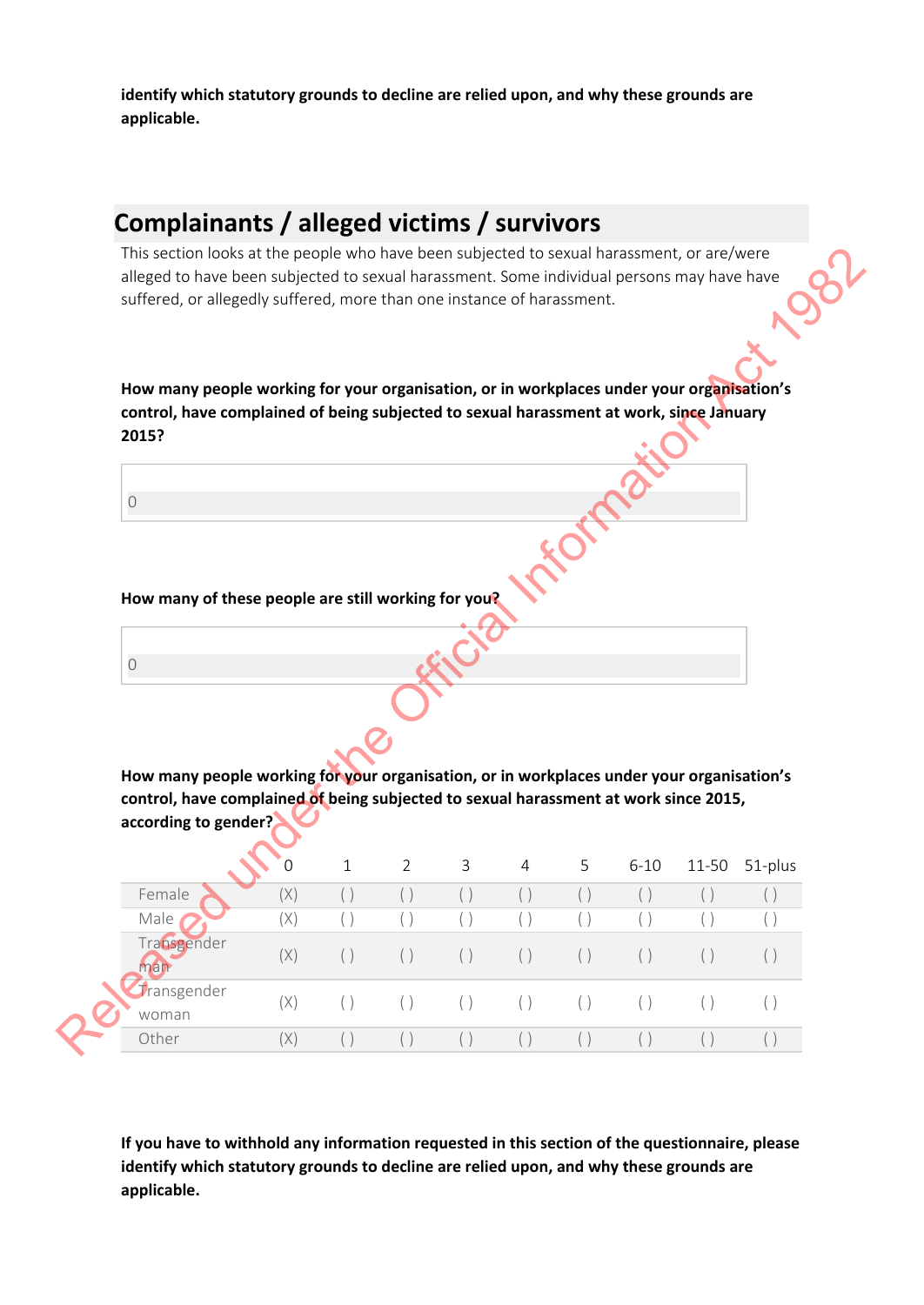# **Perpetrators / persons subject of complaints**

This section looks at the people who are/were alleged to have perpetrated sexual harassment. Some individual persons may have been the subject of two or more complaints.

0

| $\bigcirc$                                                                                       |             |            |                |            |                |            |               |               |                |
|--------------------------------------------------------------------------------------------------|-------------|------------|----------------|------------|----------------|------------|---------------|---------------|----------------|
|                                                                                                  |             |            |                |            |                |            |               |               |                |
|                                                                                                  |             |            |                |            |                |            |               |               |                |
| How many of these people are still working for you?                                              |             |            |                |            |                |            |               |               |                |
|                                                                                                  |             |            |                |            |                |            |               |               |                |
| $\bigcirc$                                                                                       |             |            |                |            |                |            |               |               |                |
|                                                                                                  |             |            |                |            |                |            |               |               |                |
|                                                                                                  |             |            |                |            |                |            |               |               |                |
|                                                                                                  |             |            |                |            |                |            |               |               |                |
|                                                                                                  |             |            |                |            |                |            |               |               |                |
|                                                                                                  |             |            |                |            |                |            |               |               |                |
| How many people who are or were working for you or in workplaces under your                      |             |            |                |            |                |            |               |               |                |
| organisation's control, have been accused of sexual harassment at work since 2015, by<br>gender? |             |            |                |            |                |            |               |               |                |
|                                                                                                  |             |            |                |            |                |            |               |               |                |
|                                                                                                  | $\mathbf 0$ |            | $\overline{2}$ | 3          | $\overline{4}$ | 5          | $6 - 10$      | 11-50         |                |
| Male                                                                                             | (X)         |            | ( )            | ( )        | ( )            | ( )        | ( )           | ( )           | 51-plus<br>( ) |
| Female                                                                                           |             |            | ( )            | ( )        | ( )            | ( )        | ( )           | ( )           | ( )            |
| Transgender                                                                                      |             |            |                |            |                |            |               |               |                |
| man                                                                                              |             | ( )        | ( )            | ( )        | ( )            | ( )        | ( )           | ( )           | ( )            |
| Transgender                                                                                      |             |            |                |            |                |            |               |               |                |
| woman<br>Other                                                                                   | (X)<br>(X)  | ( )<br>( ) | $(\ )$<br>( )  | ( )<br>( ) | ( )<br>( )     | ( )<br>( ) | $(\ )$<br>( ) | $(\ )$<br>( ) | ( )<br>( )     |

**Please advise the numbers of people who are or were working for your organisation, or in workplaces under your organisation's control, who have been the subject of two or more complaints of sexual harassment at work.**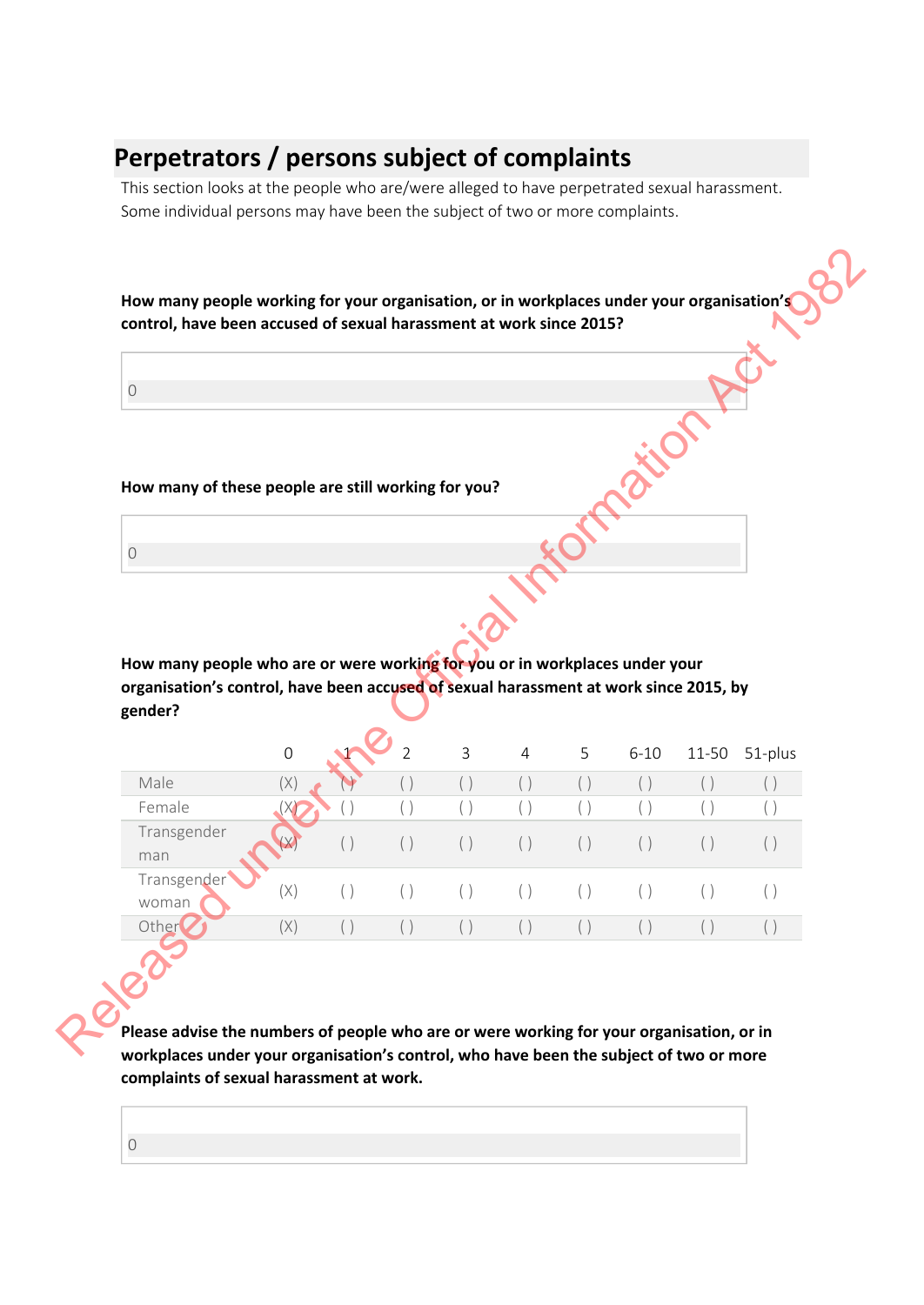**If you have to withhold any information requested in this section of the questionnaire, please identify which statutory grounds to decline are relied upon, and why these grounds are applicable.**

# **Outcomes of complaints or allegations**

# **Please advise the numbers of complaints since 2015 resolved in the following manners (tick as few or as many as necessary):**

| <b>Outcomes of complaints or allegations</b><br>This section looks at whether, or how, the complaints or allegations were resolved. Given that<br>there are more potential resolutions that can be enumerated here, please use the<br>categorisations that are the best fit.<br>Please advise the numbers of complaints since 2015 resolved in the following manners (tick |                     |                                 |                |                                 |                                   |         |         |
|----------------------------------------------------------------------------------------------------------------------------------------------------------------------------------------------------------------------------------------------------------------------------------------------------------------------------------------------------------------------------|---------------------|---------------------------------|----------------|---------------------------------|-----------------------------------|---------|---------|
| as few or as many as necessary):                                                                                                                                                                                                                                                                                                                                           | $\mathsf{O}\xspace$ | $\mathbf{1}$                    | $\overline{2}$ | $\mathsf{3}$                    |                                   | 5       | $6+$    |
| Upheld by your<br>organisation                                                                                                                                                                                                                                                                                                                                             | $[ \ ]$             | $[ \ ]$                         | $[\ ]$         |                                 |                                   | $[ \ ]$ | $[ \ ]$ |
| Rejected by your<br>organisation                                                                                                                                                                                                                                                                                                                                           | $[ \ ]$             | $\begin{bmatrix} \end{bmatrix}$ | $[ \ ]$        |                                 | $[ \ ]$                           | $[ \ ]$ | $[ \ ]$ |
| Unresolved by<br>your<br>organisation                                                                                                                                                                                                                                                                                                                                      | $[ \ ]$             | $[ \ ]$                         |                | $[ \ ]$                         | $[ \ ]$                           | $[ \ ]$ | $[ \ ]$ |
| Referred to<br>police, who<br>decided to take<br>matters no<br>further                                                                                                                                                                                                                                                                                                     | $[ \ ]$             |                                 | $[ \ ]$        | $[ \ ]$                         | $[ \ ]$                           | $[ \ ]$ | $[ \ ]$ |
| Referred to<br>police, charges<br>laid                                                                                                                                                                                                                                                                                                                                     |                     | $[ \ ]$                         | $[ \ ]$        | $[ \ ]$                         | $[ \ ]$                           | $[ \ ]$ | $[ \ ]$ |
| Referred to<br>police, alleged<br>offender guilty in<br>court                                                                                                                                                                                                                                                                                                              | $[\ ]$              | $[ \ ]$                         | $[ \ ]$        | $[ \ ]$                         | $[ \ ]$                           | $[ \ ]$ | $[ \ ]$ |
| Referred to<br>police, alleged<br>offender<br>acquitted                                                                                                                                                                                                                                                                                                                    | $[ \ ]$             | $[ \ ]$                         | $[ \ ]$        | $[ \ ]$                         | $[ \ ]$                           | $[ \ ]$ | $[ \ ]$ |
| Referred to<br>police,<br>unresolved                                                                                                                                                                                                                                                                                                                                       | $[ \ ]$             | $[ \ ]$                         | $[ \ ]$        | $\begin{bmatrix} \end{bmatrix}$ | $[ \ ]$                           | $[ \ ]$ | $[ \ ]$ |
| Referred to<br>Human Rights<br>Commission,                                                                                                                                                                                                                                                                                                                                 | $[ \ ]$             | $[ \ ]$                         | $[ \ ]$        | $[ \ ]$                         | $\begin{bmatrix} \ \end{bmatrix}$ | $[ \ ]$ | $[ \ ]$ |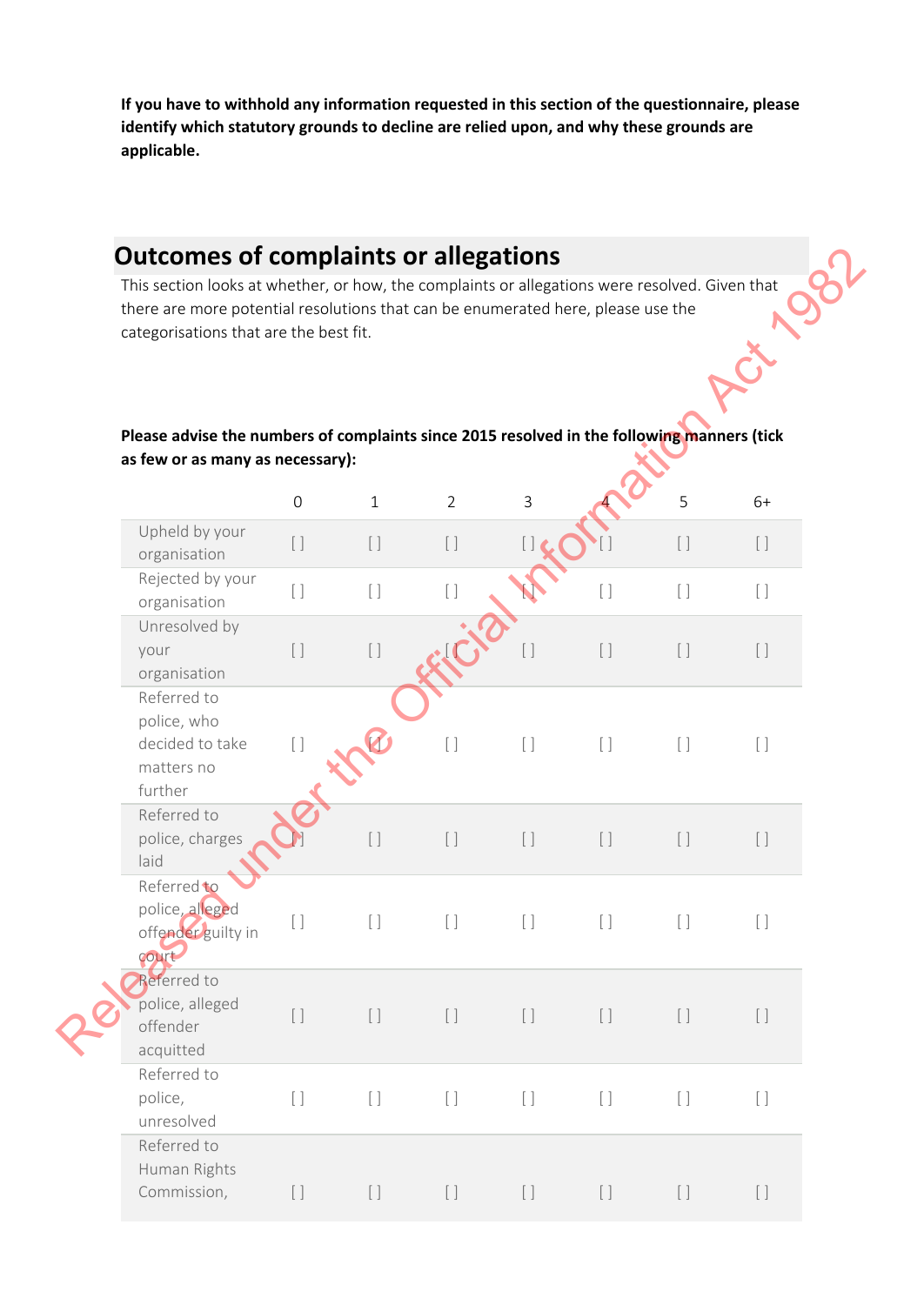| upheld                        | complaint                                                                                   |               |                      |         |                                 |                                 |         |         |
|-------------------------------|---------------------------------------------------------------------------------------------|---------------|----------------------|---------|---------------------------------|---------------------------------|---------|---------|
| dismissed                     | Referred to<br>Human Rights<br>Commission,<br>complaint                                     | $[ \ ]$       | $[ \ ]$              | $[ \ ]$ | $[ \ ]$                         | $[ \ ]$                         | $[ \ ]$ | $[ \ ]$ |
| Relations<br>in the<br>favour | Escalated to<br>Employment<br>Authority /<br>Employment<br>Court, resolved<br>complainant's | $[ \ ]$       | $[ \ ]$              | $[ \ ]$ | $[ \ ]$                         | $[ \ ]$                         | $[ \ ]$ |         |
| Relations<br>in the<br>favour | Escalated to<br>Employment<br>Authority /<br>Employment<br>Court, resolved<br>respondent's  | $[ \ ]$       | $[ \ ]$              | $[ \ ]$ |                                 | $\begin{bmatrix} \end{bmatrix}$ | $[ \ ]$ | $[ \ ]$ |
| MBIE<br>in the<br>favour      | Referred to<br>Employment<br>Mediation<br>Service, resolved<br>complainant's                | $[\ ]$<br>Jer | $\blacktriangledown$ | $[\ ]$  | $[ \ ]$                         | $[ \ ]$                         | $[ \ ]$ | $[ \ ]$ |
| MBIE<br>in the<br>favour      | Referred to<br>Employment<br>Mediation<br>Service, resolved<br>respondent's                 | $[ \ ]$       | $[ \ ]$              | $[ \ ]$ | $\begin{bmatrix} \end{bmatrix}$ | $[ \ ]$                         | $[ \ ]$ | $[ \ ]$ |
| Other                         |                                                                                             |               |                      | [ ]     | $\lceil$                        | $\lceil$ $\rceil$               |         |         |

**Where applicable, please describe a specific sexual harassment complaint/allegation and how your organisation handled it well.**